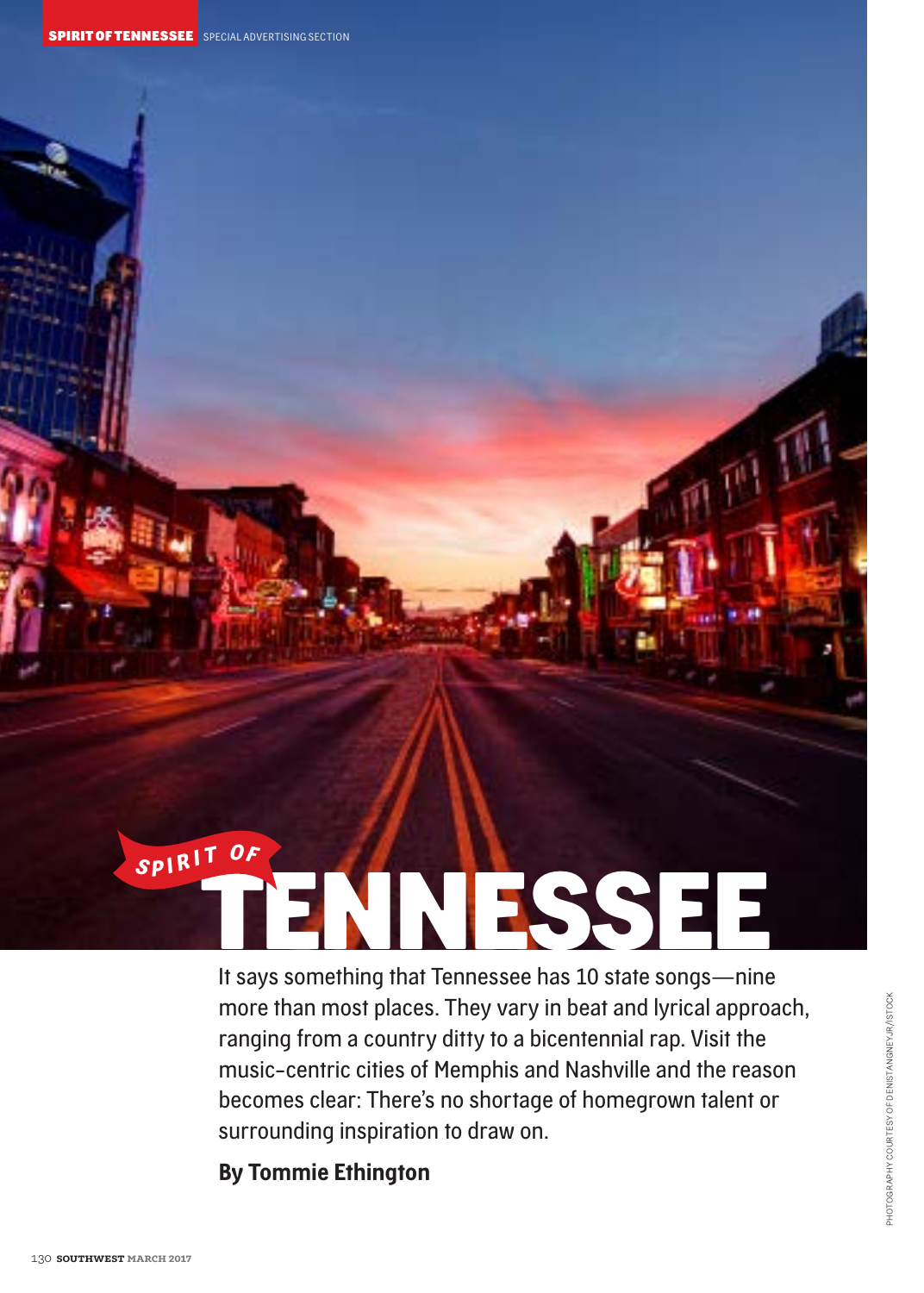

25 minutes south of Nashville

ARRINGTONVINEYARDS.COM **DDD** 6211 Patton Rd, Arrington, TN 37014

# **GRACELAND IN MEMPHIS**



o St. Individuit contemplated di Källigin barat So Pedy" o SITUCSTUS



Music legends and the blues ballads of Beale Street come alive at the Memphis Rock 'n' Soul Museum.

## MEMPHIS

The state's largest city claims two coveted titles: "Home of the Blues" and the "Birthplace of Rock 'n' Roll."

## DO

Discover the origins of Tennessee's fine-tuned traditions at the Memphis Rock 'n' Soul Museum. Seven exhibitions, curated in part by the Smithsonian Institute, highlight early pioneers like B.B. King and Elvis Presley, as well as their role in shaping future music genres. After learning about iconic locations (think Sun Studio and the Heartbreak Hotel), hop on the free Sun Studio Shuttle to snap a photo in person.

### STAY

As any Elvis devotee will tell you, a pilgrimage to Graceland is a Memphis must. Add to the experience with a stay at The Guest House at Graceland, a newly opened luxury hotel just

steps from the mansion's gates. Relax in one of 450 rooms—some of which were designed with input from Priscilla Presley—or take in a show at the on-site theater. Another reason to be closer to the action is Elvis Presley's Memphis, a 200,000-square-foot entertainment complex featuring interactive exhibits, a museum of The King's favorite cars, and his custom jet, still in its original '70s splendor. The complex opens this month across the street.

### SEE

The National Civil Rights Museum details the movement through oral histories, hundreds of artifacts, more than 40 films, and the former Lorraine Motel, the site of Dr. Martin Luther King Jr.'s assassination in 1968. In the lead-up to the 50th anniversary of his death, the museum has planned MLK50, a year-long program beginning April 4. Events will focus on King's lasting legacy and his efforts to bring about social change.

The yearlong elementrics will culminate on April 4, 2018 at the manus.





#### THE INSIDE SCOOP WITH COACH PHIL FULMER

The College Football Hall of Famer and former University of Tennessee head coach talks about his home state. Q: **Where did you grow up?**  A: I'm a small-town guy from Winchester. Everybody knew everybody. Q: **What was it like to coach at** 

**your alma mater?** A: When I returned to UT as the offensive line coach, I had a senior, a true freshman, and three red shirt freshmen who had never played in the offensive line. You talk about an

adjustment; we were horrible. My wife and I had just bought a house, and I said, "Vicky, don't buy drapes because they're going to fire me." But the team made it through and grew up together. We're still friends today.

Q: **When you look back, what's the highlight of your coaching career?**

A: Truthfully, it's the experience that you have with the young men you coach. You get them as kids and they

#### leave ready for the world. Q: **Where do you go to grab a bite to eat in Knoxville?**

A: The Northshore Brassierie is a great place for everything from a cheeseburger to lamb chops.

#### Q: **What are you up to now?**

A: I help with the football program at East Tennessee State and am part of the President's Counsel at UT. I'm also a partner at Natural Solutions for Life, which produces a supplement to help with joint pain. After playing football like I have and then coaching for 36 years, I've worn out my knees. I tried their Synodrin capsules and it really made a difference.



PHOTOGRAPHY COURTESY OF MEMPHIS ROCK 'N' SOUL MUSEUM (LEGENDS), GRACELAND.COM (GRACELAND), NATIONAL CIVIL RIGHTS MUSEUM (EXHIBIT), AND TENNESSEE ATHLETICS (COACH)

History buffs will enjoy visits to Graceland and the National Civil Rights Museum.